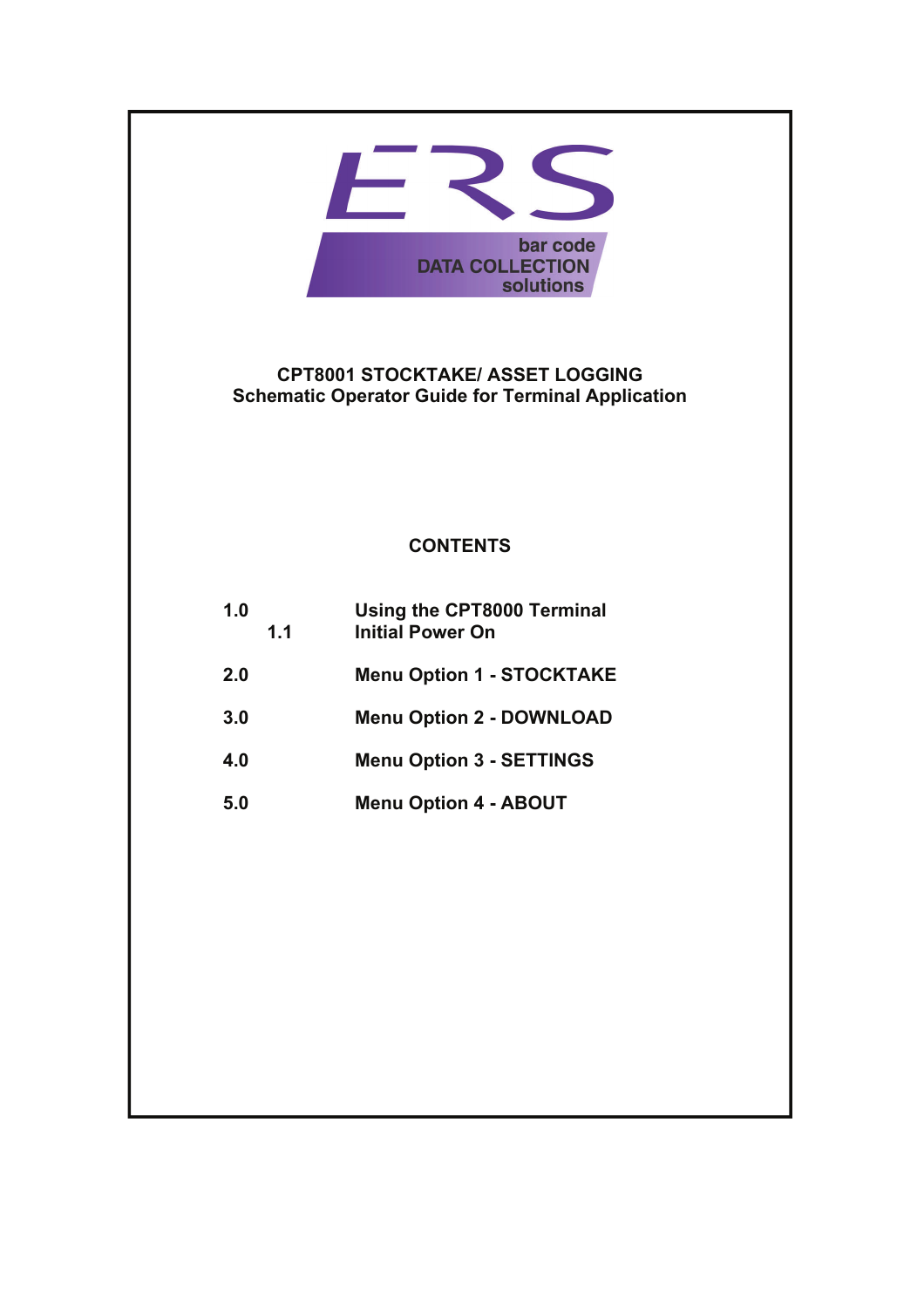### **1.0 USING THE CPT8001 TERMINAL:**



**Note:** The ALPHA key will cycle the keypad between the following 4 data entry modes: **Numeric—Uppercase Alphabetic—Lowercase Alphabetic—Function Key—Numeric** 

#### **1.1 INITIAL POWER ON**

From initial power on the Main Menu will be displayed on the terminal:



On subsequent power on the terminal will return to the screen which was displayed when the terminal was last powered down.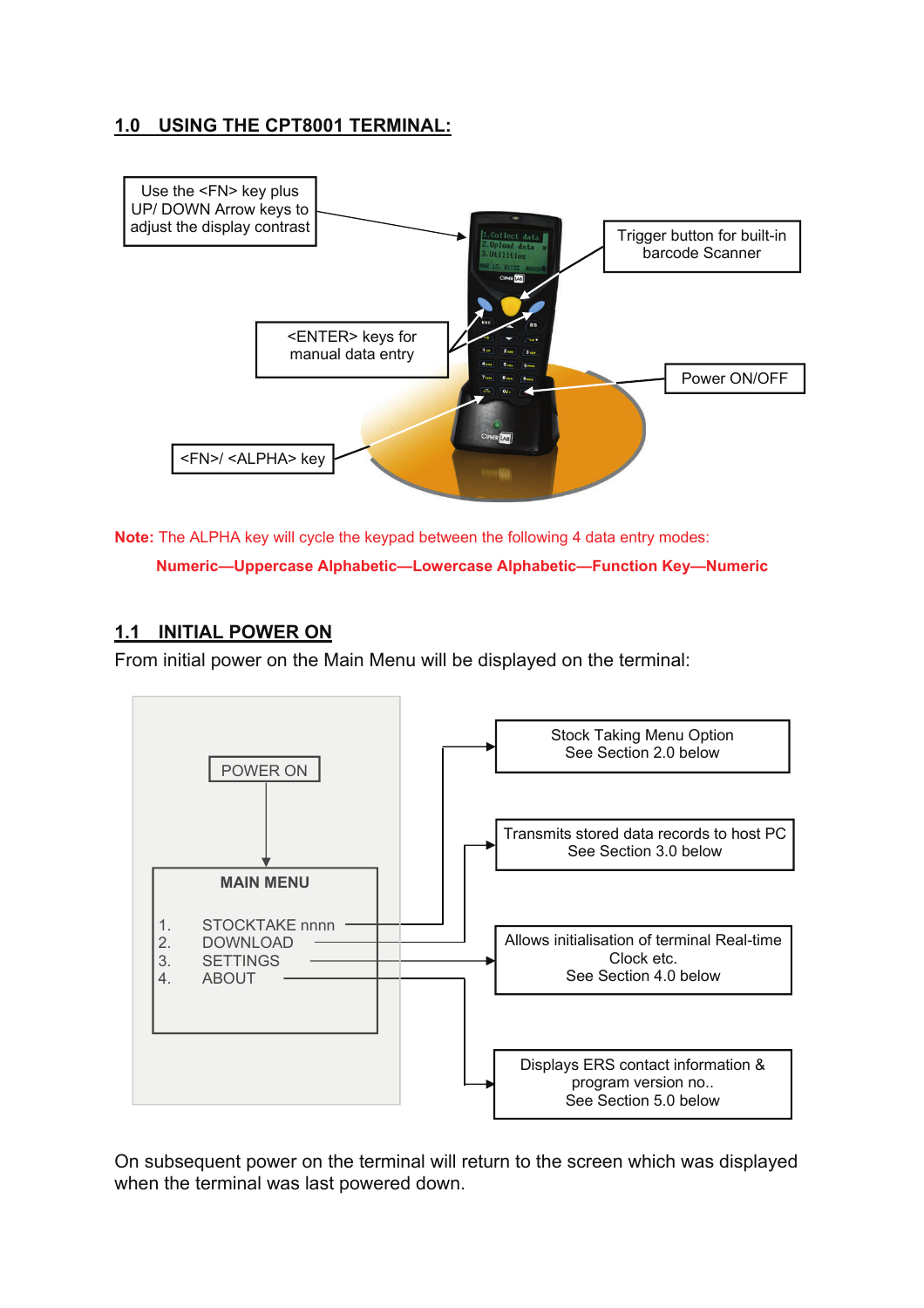## **2.0 Menu Option 1 - STOCKTAKE**

To perform a Stocktake select Menu Option 1.

The specific operation of the terminal under this menu option will depend on the configuration of the terminal before despatch from ERS.

In the default configuration the terminal cycles on a single 'Main' prompt **'SCAN CODE'** allowing the user to perform a simple stock check by scanning every item in each storage location. This configuration might typically be used for example to perform a simple stock take in a library.

Up to 2 additional 'Pre' and 'Post' prompts, may also be configured into the terminal providing the flexibility to enter additional information such as Location Codes, Item Quantities etc.

The 1st operator schematic shown below shows the terminal operation under the default configuration. The 2nd schematic shows how this operation may be modified by addition of the pre and/or post prompts.

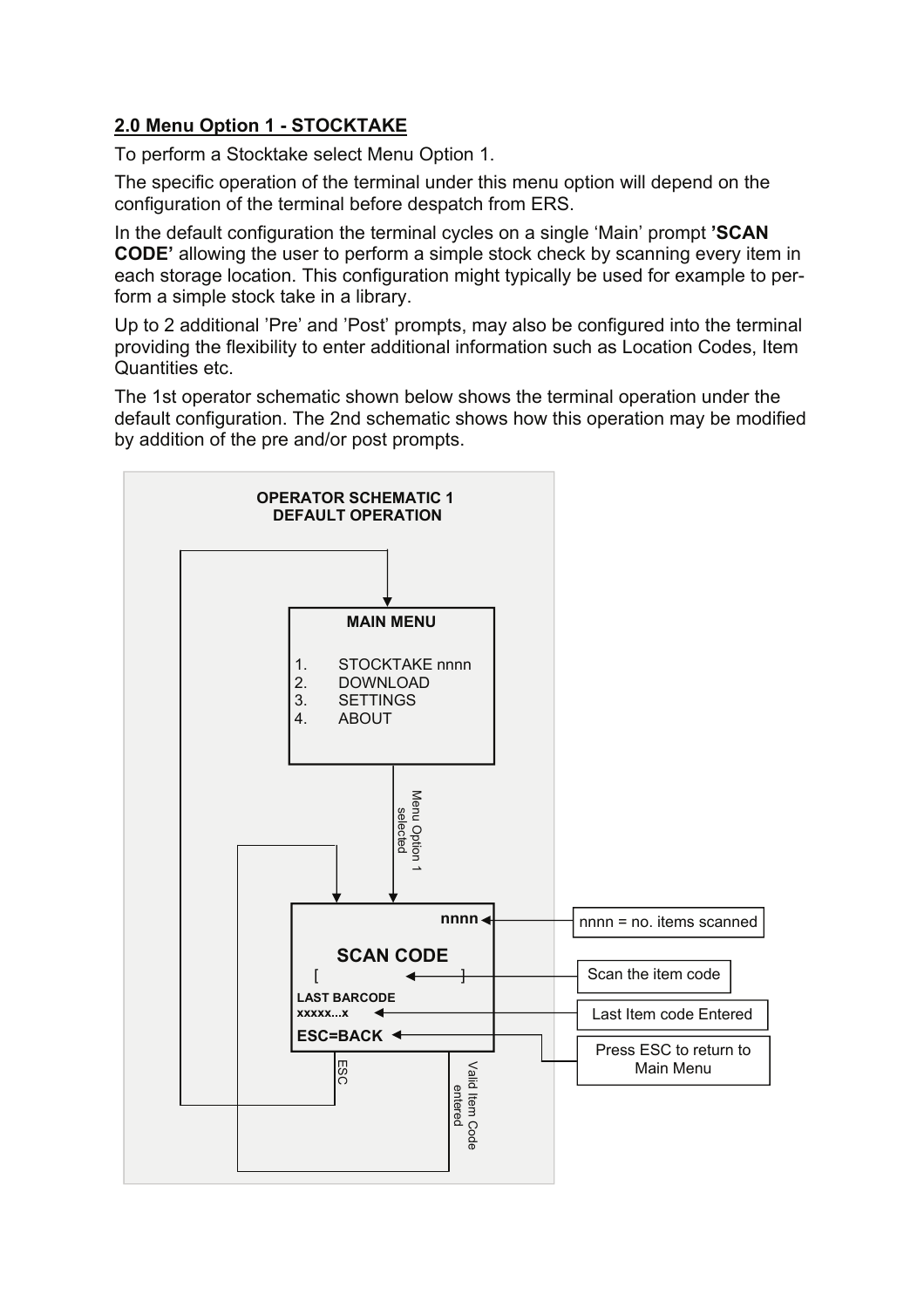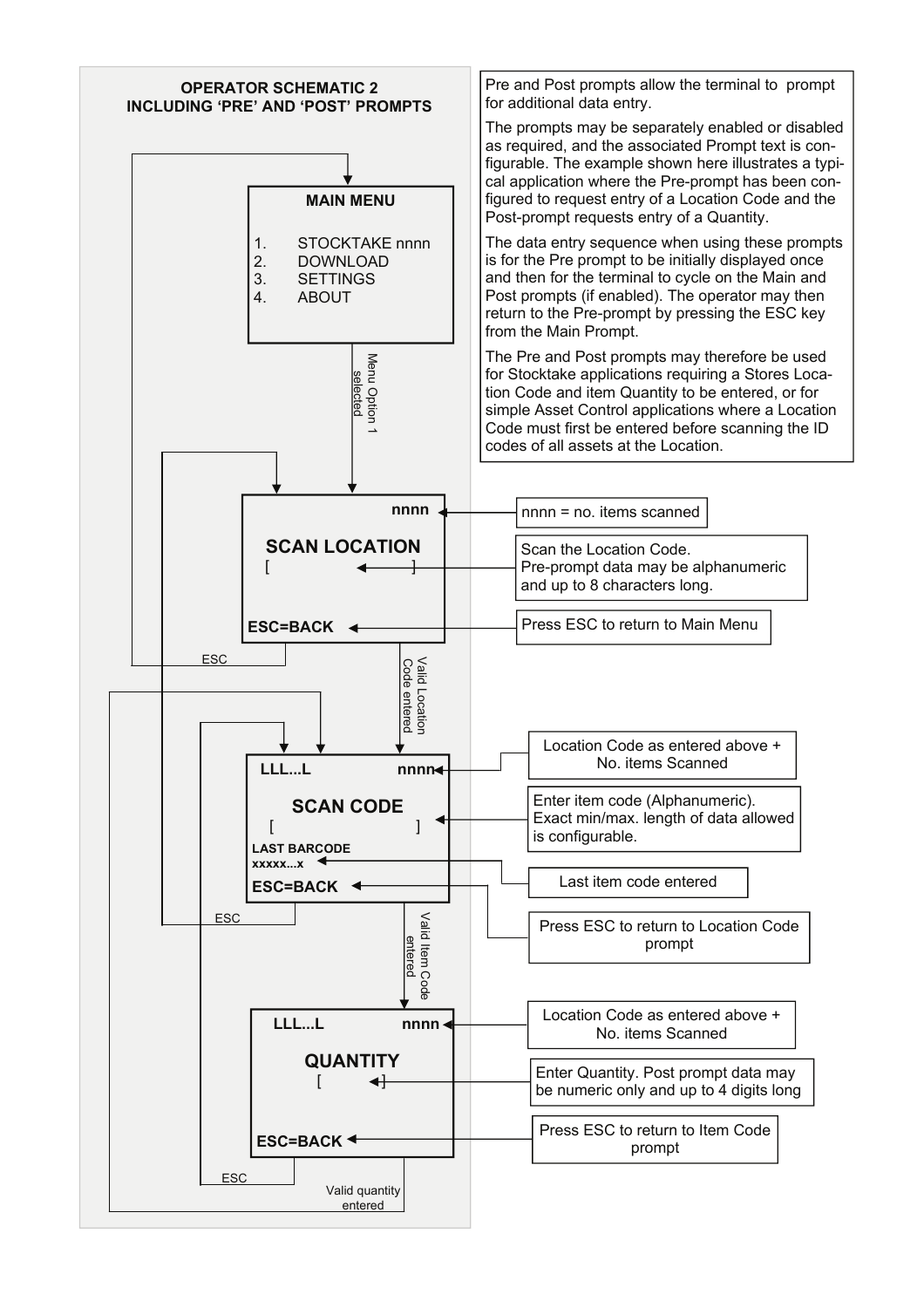#### **3.0 MENU OPTION 2 - SEND DATA**

To send the stored orders transactions to the host PC Select Menu Option 2:

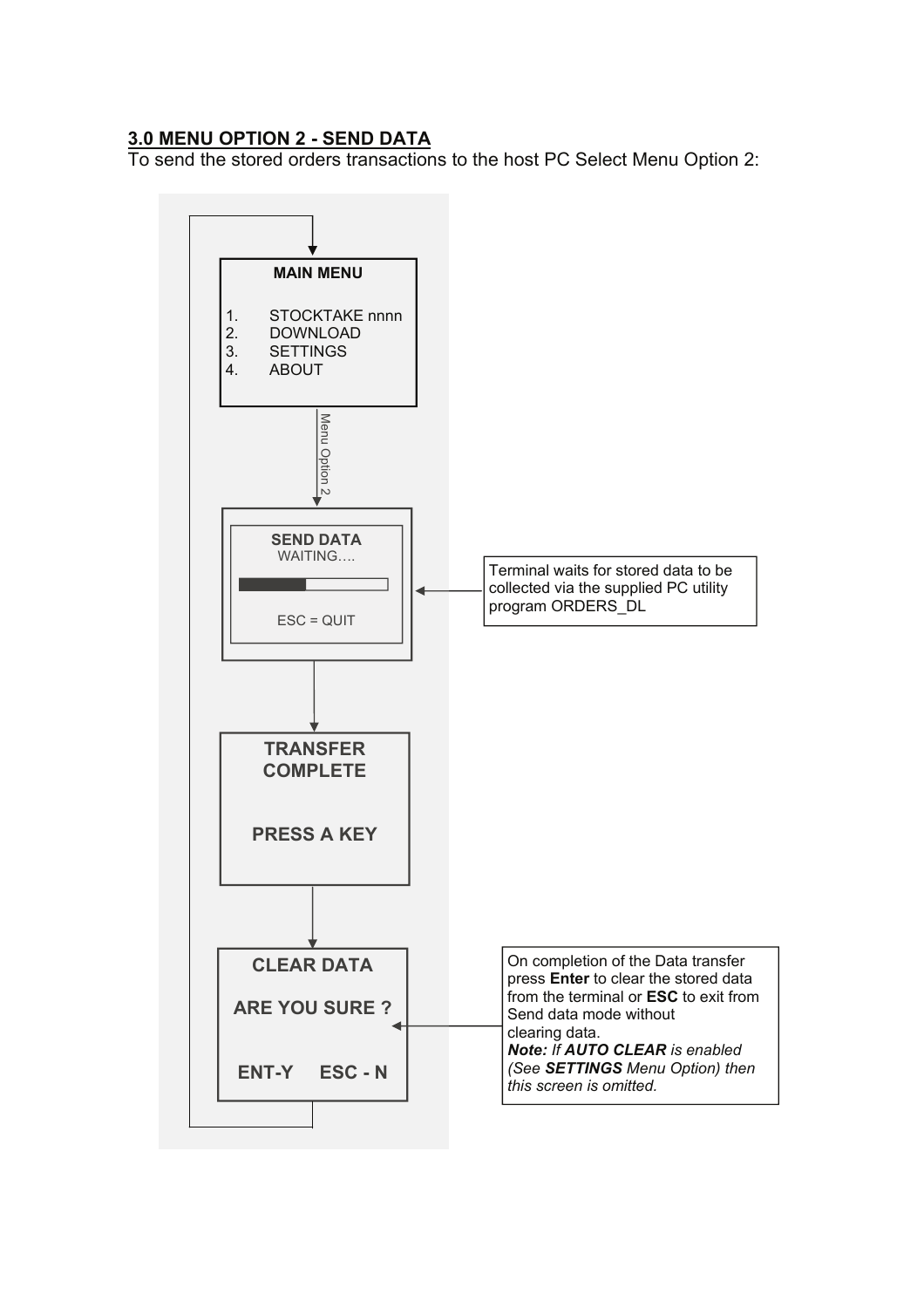#### **4.0 Menu Option 3 - SETTINGS**

Settings provides access to various configuration and 'engineering' options within the terminal. The Settings Menu Option is password Protected: